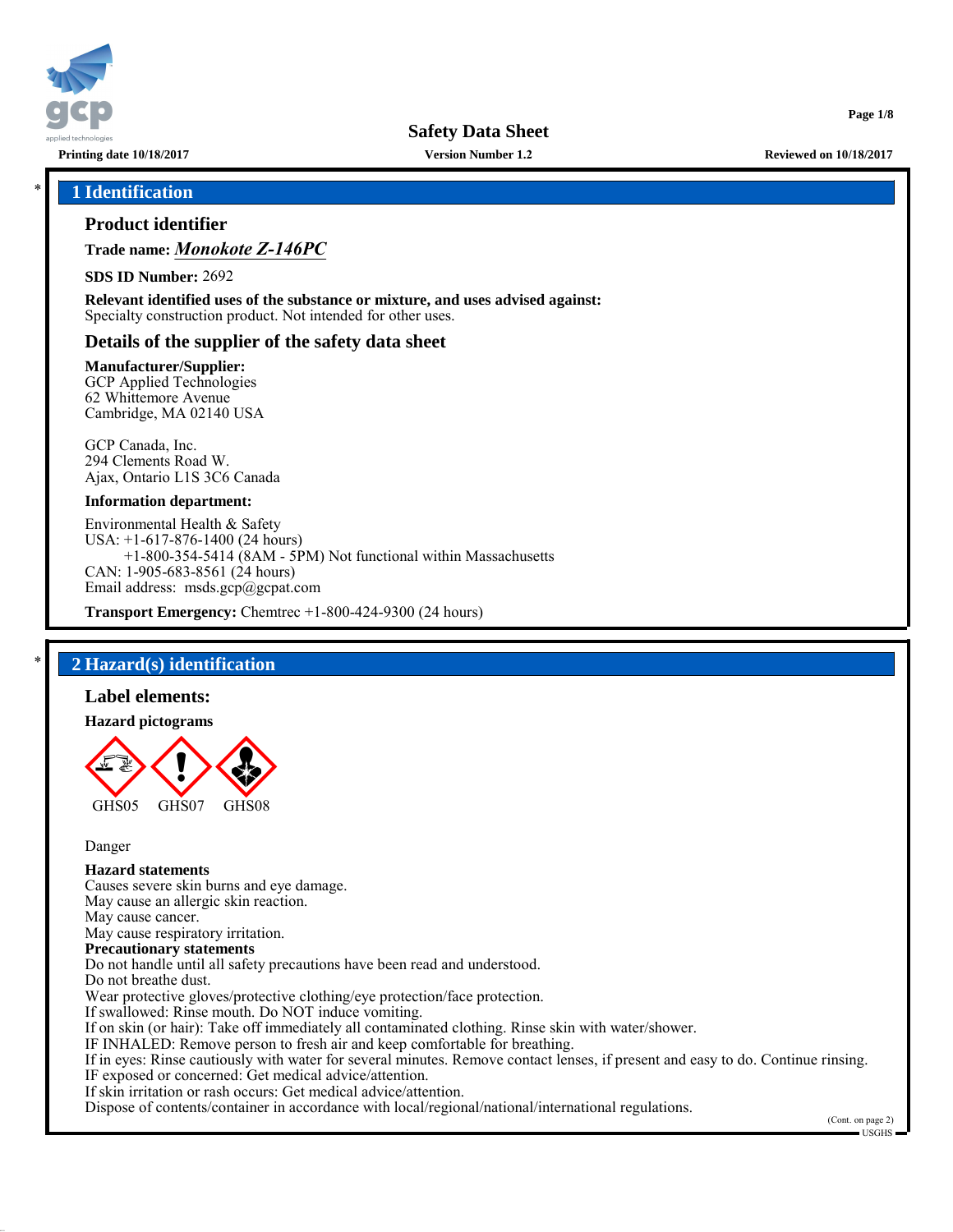## **Trade name:** *Monokote Z-146PC*

**Additional information:** This product should be handled with care to avoid dust generation.

**Hazard description:** Danger **NFPA ratings (scale 0 - 4)**

2 0  $\overline{0}$ Health  $= 2$  $Fire = 0$ Reactivity  $= 0$ 

#### **HMIS-ratings (scale 0 - 4)**

**HEALTH REACTIVITY** 0 \*2  $\boxed{0}$ Health  $=$  \*2  $Flammability = 0$ Reactivity  $= 0$ 

#### **Other hazards**

FIRE

#### **Results of PBT and vPvB assessment**

**PBT:** Not applicable. **vPvB:** Not applicable.

#### \* **3 Composition/information on ingredients**

#### **Chemical characterization: Mixture**

**Description:** Mixture of the hazardous substance(s) listed below with additional nonhazardous ingredients.

65997-15-1 Portland cement 30 -50%

14808-60-7 | Quartz (SiO2)  $|< 2.0\%$ 

18450-29-9 Hexavalent Chromium 0.0-0.1% and 0.0-0.1%

**Additional information:** Non-hazardous ingredients may be listed in Section 15; Right-To-Know disclosure.

#### \* **4 First-aid measures**

#### **Description of first aid measures**

**General information:** Get medical advice/attention if you feel unwell.

#### **After inhalation:**

If symptoms develop, supply fresh air. If required, provide artificial respiration and seek immediate medical treatment.

#### **After skin contact:**

Immediately wash with water and soap and rinse thoroughly.

If skin irritation continues, consult a doctor. Wet cement may cause skin irritation or burns.

**After eye contact:** Rinse opened eye for several minutes under running water. Then consult a doctor.

#### **After swallowing:**

Rinse out mouth and then drink plenty of water.

Do not induce vomiting; immediately call for medical help.

#### **Information for doctor:**

**Most important symptoms and effects, both acute and delayed** No further relevant information available.

**Indication of any immediate medical attention and special treatment needed** No further relevant information available.

# (Cont. from page 1)

**Page 2/8**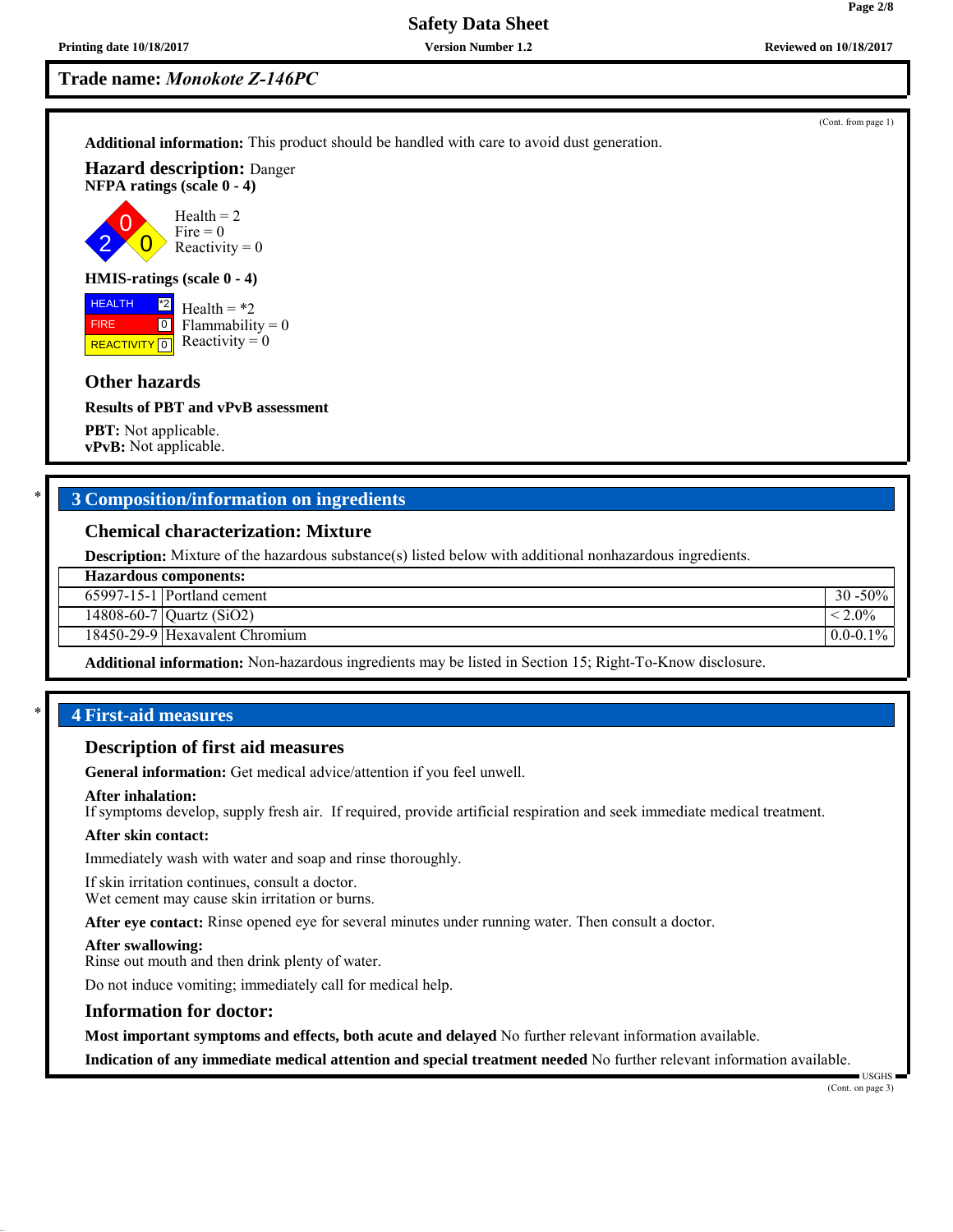**Version Number 1.2**

**Trade name:** *Monokote Z-146PC*

(Cont. from page 2)

**Page 3/8**

## \* **5 Fire-fighting measures**

**Special hazards arising from the substance or mixture** No further relevant information available.

**Additional information** No further relevant information available.

#### \* **6 Accidental release measures**

#### **Personal precautions, protective equipment and emergency procedures**

Wear protective equipment. Keep unprotected persons away. Avoid formation of dust.

**Environmental precautions:** Avoid release to the environment.

#### **Methods and material for containment and cleaning up:**

Sweep up spilled product into receptacles. Avoid formation of dust. Vacuuming or wet sweeping may be used to avoid dust dispersal.

Dispose contaminated material as waste according to section 13 of the SDS.

#### **Reference to other sections**

See Section 7 for information on safe handling.

See Section 8 for information on personal protection equipment.

See Section 13 for disposal information.

## \* **7 Handling and storage**

#### **Handling:**

**Precautions for safe handling**

Risk of serious damage to eyes.

Avoid contact with skin.

Do not breathe dust.

Fit dust covers to mixers.

Prior to welding or cutting, Monokote must be removed from steel surfaces likely to be exposed to excessive heating. Danger of wet slippery surfaces.

**Information about protection against explosions and fires:** Keep respiratorator available.

#### **Conditions for safe storage, including any incompatibilities**

#### **Storage:**

**Further information about storage conditions:** Store in cool, dry conditions in well sealed original receptacles.

**Specific end use(s)** No further relevant information available.

#### \* **8 Exposure controls/personal protection**

**Additional information about design of technical systems:** No further data; see item 7.

**Control parameters**

**Components with limit values that require monitoring at the workplace:**

**14808-60-7 Quartz (SiO2)**

PEL (USA) Long-term value: 0.05 mg/m<sup>3</sup>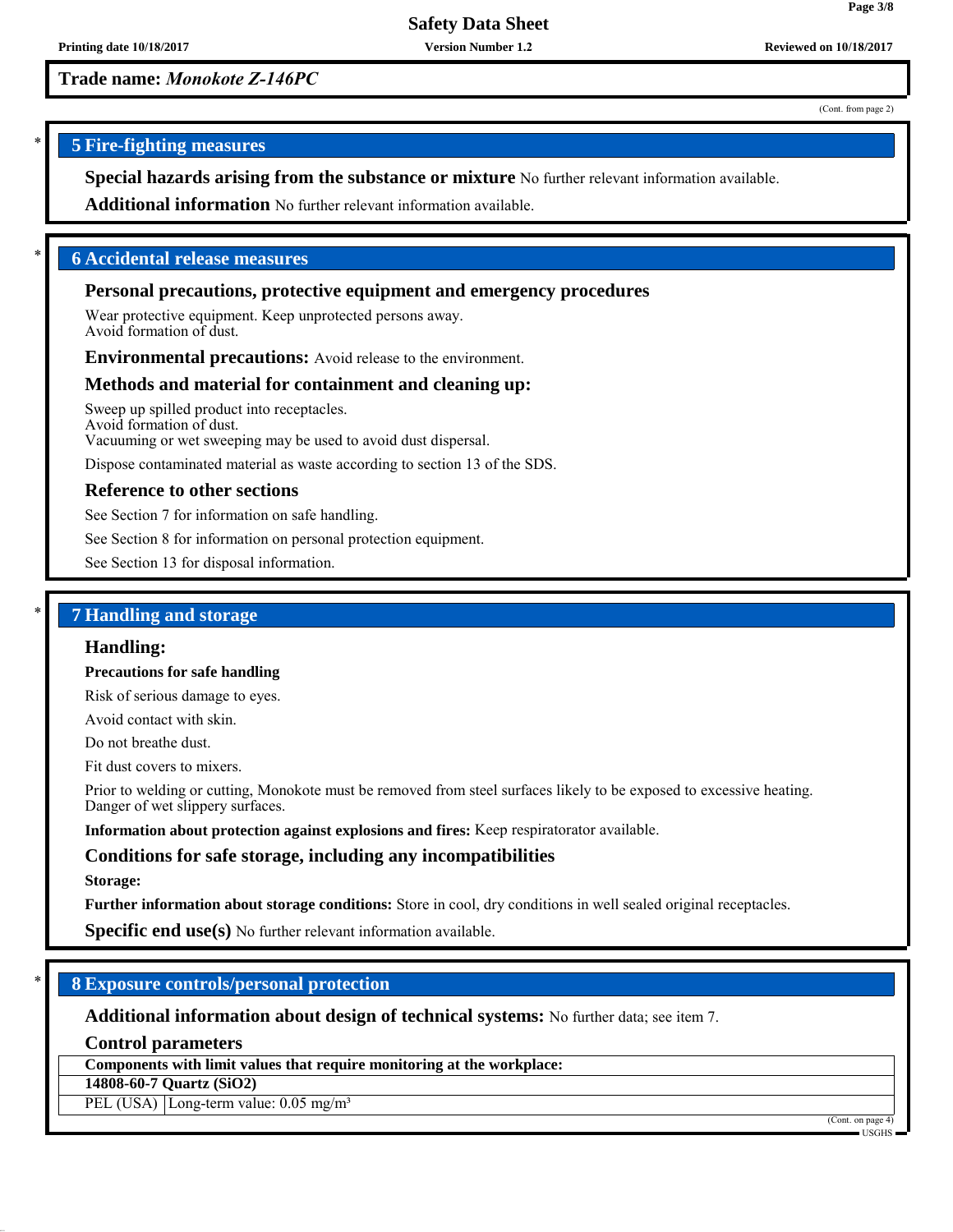## **Trade name:** *Monokote Z-146PC*

| REL (USA) Long-term value: 0.05* mg/m <sup>3</sup><br>*respirable dust; See Pocket Guide App. A |
|-------------------------------------------------------------------------------------------------|
| TLV (USA) Long-term value: $0.025*$ mg/m <sup>3</sup>                                           |
| *as respirable fraction                                                                         |

#### **Additional Occupational Exposure Limit Values for possible hazards during processing:**

In addition to the exposure limits referenced above, the following non-specific limits for dust apply to this product; OSHA, 15 mg/m3-TWA for Total Dust and 5 mg/m3-TWA as Respirable Dust, ACGIH, 10 mg/m3-TWA as Total Dust and 3 mg/m3-TWA as Respirable Dust.

#### **Additional information:**

The lists that were valid during the creation were used as basis. Canadian employers must consult the exposure limits in their province. **Work/Hygienic Practices:** The usual precautionary measures for handling chemicals should be followed.

## **Exposure controls**

Minimize airborne dust generation. Use process enclosures, local exhaust ventilation or other engineering controls to keep airborne levels below specified exposure limits. If user operations generate dust, or mist, use ventilation to keep exposure to airborne particles below the exposure limit. Apply organizational measures, eg. by isolating personnel from dusty areas. Remove and wash soiled clothing.

#### **Personal protective equipment:**

#### **General protective and hygienic measures:**

The usual precautionary measures for handling chemicals should be followed.

Store protective clothing separately.

#### **Breathing equipment:**

Control exposure to ingredients with workplace control parameters if mentioned above. If no ingredients are listed, respiratory protection is generally not required.

If exposure limits are listed and may be exceeded, use approved respiratory protective equipment and filter type appropriate for the listed ingredients. (NIOSH, CEN, etc.).

#### **Protection of hands:**



\_SAlkaline resistant gloves

Gloves should be worn to prevent skin contact and should be impermeable and resistant to the product.

**Material of gloves** Gloves should be worn to prevent skin contact and should be impermeable and resistant to the product.

#### **Eye protection:**



Safety glasses with side shield protection.

Safety glasses with side shields should be worn to prevent contact due to splashing. Under high vapor mist concentrations, tightly sealed goggles should be worn.

#### **Body protection:**

Use personal protective equipment as required. Take off contaminated clothing.

> USGHS (Cont. on page 5)

(Cont. from page 3)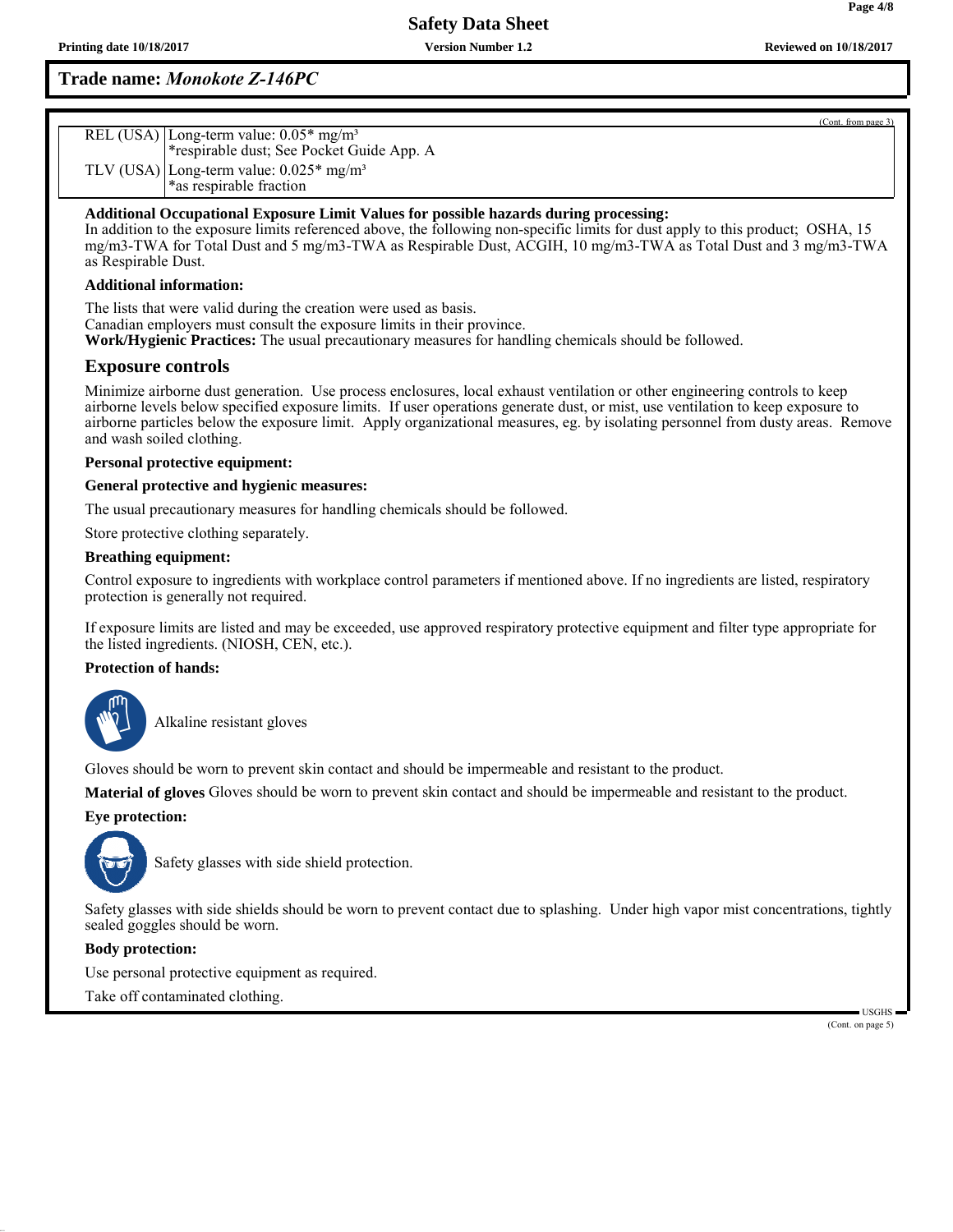**Version Number 1.2**

**Trade name:** *Monokote Z-146PC*

| Reviewed on 10/1 |  |
|------------------|--|
|                  |  |

(Cont. from page 4)

| <b>9 Physical and chemical properties</b>                                                                                                         |                                                                                                   |  |  |  |
|---------------------------------------------------------------------------------------------------------------------------------------------------|---------------------------------------------------------------------------------------------------|--|--|--|
| Information on basic physical and chemical properties                                                                                             |                                                                                                   |  |  |  |
| <b>General Information</b><br>Appearance:<br>Form:<br>Color:<br>Odor:<br><b>Odor threshold:</b>                                                   | Powder<br>According to product specification<br>Characteristic<br>Not determined.                 |  |  |  |
| $pH-value (\sim):$                                                                                                                                | Not applicable.                                                                                   |  |  |  |
| <b>Change in condition</b><br><b>Melting point/Melting range:</b><br><b>Boiling point/Boiling range:</b><br><b>Flash point:</b>                   | Undetermined.<br>Undetermined.<br>Not applicable.                                                 |  |  |  |
| <b>Flammability (solid, gaseous):</b>                                                                                                             | Not determined.                                                                                   |  |  |  |
| <b>Ignition temperature:</b>                                                                                                                      | Undetermined.                                                                                     |  |  |  |
| <b>Decomposition temperature:</b><br>Auto igniting:<br>Danger of explosion:                                                                       | Not determined.<br>Product is not self-igniting.<br>Product does not present an explosion hazard. |  |  |  |
| <b>Explosion limits:</b><br>Lower:<br><b>Upper:</b><br><b>VOC Content (max):</b>                                                                  | Not determined.<br>Not determined.<br>Not determined.                                             |  |  |  |
| Vapor pressure:<br>Density: (~) at $20^{\circ}$ C (68 $^{\circ}$ F)<br><b>Relative density</b><br><b>Vapor density</b><br><b>Evaporation</b> rate | Not applicable.<br>Not applicable.<br>Not determined.<br>Not applicable.<br>Not applicable.       |  |  |  |
| Solubility in / Miscibility with<br>Water:                                                                                                        | Not miscible or difficult to mix.                                                                 |  |  |  |
| Partition coefficient (n-octanol/water): Not determined.                                                                                          |                                                                                                   |  |  |  |
| Viscosity:<br>Dynamic:<br>Kinematic:<br>Molecular weight                                                                                          | Not applicable.<br>Not applicable.<br>Not applicable.                                             |  |  |  |
| <b>Other information</b>                                                                                                                          | No further relevant information available.                                                        |  |  |  |

## **10 Stability and reactivity**

**Reactivity** Stable under normal conditions.

**Chemical stability**

**Thermal decomposition:** No decomposition if used according to specifications.

**Possibility of hazardous reactions** No further relevant information available.

**Conditions to avoid** No further relevant information available.

**Incompatible materials:** No further relevant information available.

#### **Hazardous decomposition products:**

Carbon monoxide and carbon dioxide

Cutting or welding may generate Sulfur dioxide.

(Cont. on page 6) USGHS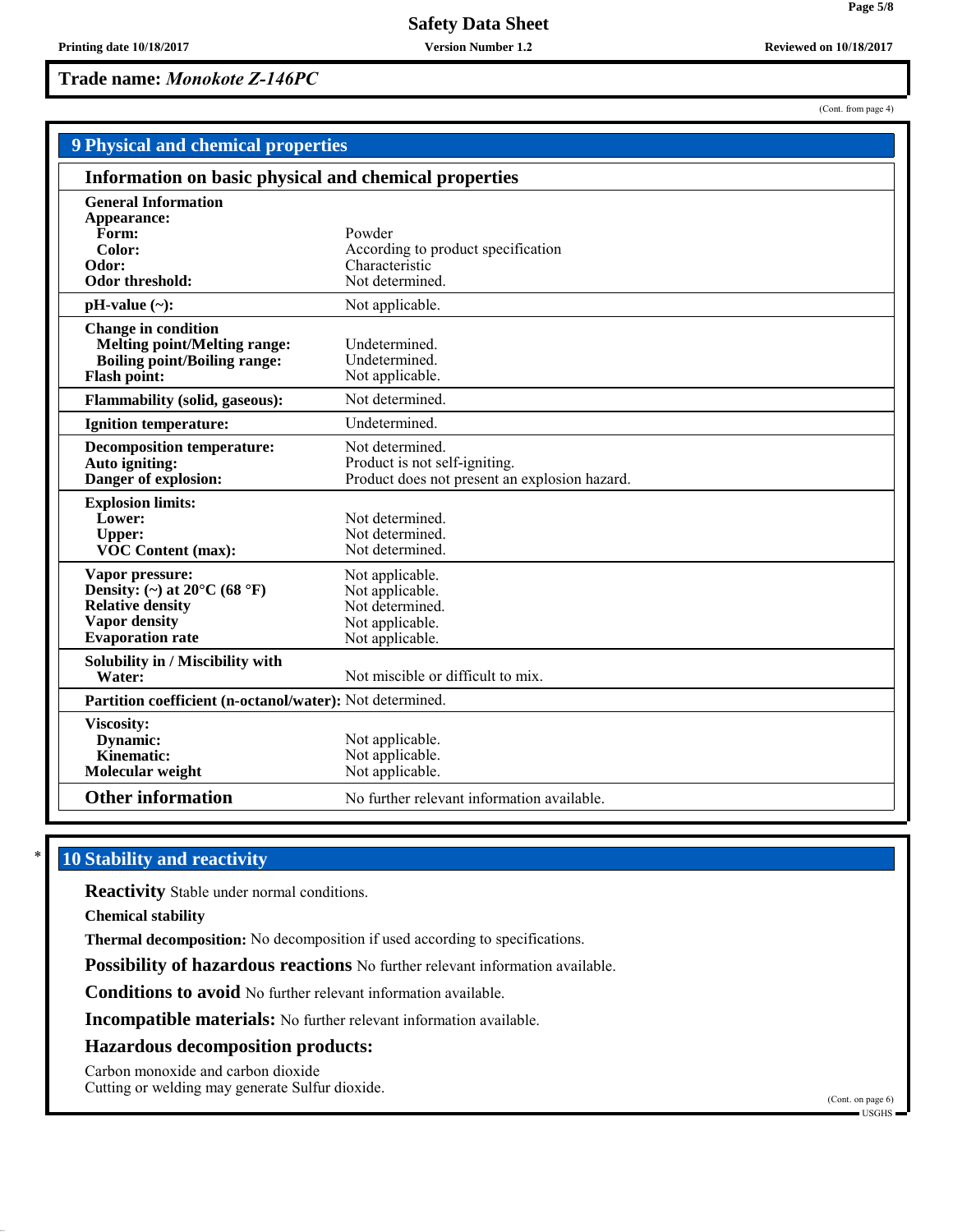**Version Number 1.2**

**Trade name:** *Monokote Z-146PC*

(Cont. from page 5)

**Page 6/8**

Additional information: See section 7 for information on handling, storage and conditions to be avoided.

#### \* **11 Toxicological information**

#### **Information on toxicological effects**

**Acute toxicity:**

**Primary irritant effect:**

**on the skin:** Causes severe skin burns and eye damage.

**on the eye:** Causes serious eye damage.

**inhalation:** Causes damage to organs.

**Ingestion:** May cause burns to mouth, throat, and stomach.

**Sensitization:** May cause an allergic skin reaction.

#### **Additional toxicological information:**

Cementitious grouts and mortars are known to cause both irritant and allergic contact dermatitis. Prolonged skin contact can result in chemical burns.

Prolonged exposure may cause risk of lung disease (i.e. silicosis and/or lung cancer).

#### **Carcinogenic categories**

**IARC (International Agency for Research on Cancer) Human Carcinogenicity: Group 1- Positive, Group 2A- Probable, Group 2B- Possible, Group 3- Not Classifiable**

14808-60-7 Quartz (SiO2) 1

9003-53-6 Expanded Polystyrene 3

**NTP (National Toxicology Program)**

**K–Known to be carcinogenic, R–May reasonably be anticipated to be carcinogenic**

14808-60-7 Quartz (SiO2) K

**OSHA-Ca (Occupational Safety & Health Administration)**

None of the ingredients is listed.

## **12 Ecological information**

#### **Toxicity**

**Aquatic toxicity:** No further relevant information available.

**Persistence and degradability** No further relevant information available.

#### **Behavior in environmental systems:**

**Bioaccumulative potential** No further relevant information available.

**Mobility in soil** No further relevant information available.

#### **Additional ecological information:**

**General notes:** Not known to be hazardous to water.

## **Results of PBT and vPvB assessment**

**PBT:** Not applicable. **vPvB:** Not applicable.

**Other adverse effects** No further relevant information available.

 USGHS (Cont. on page 7)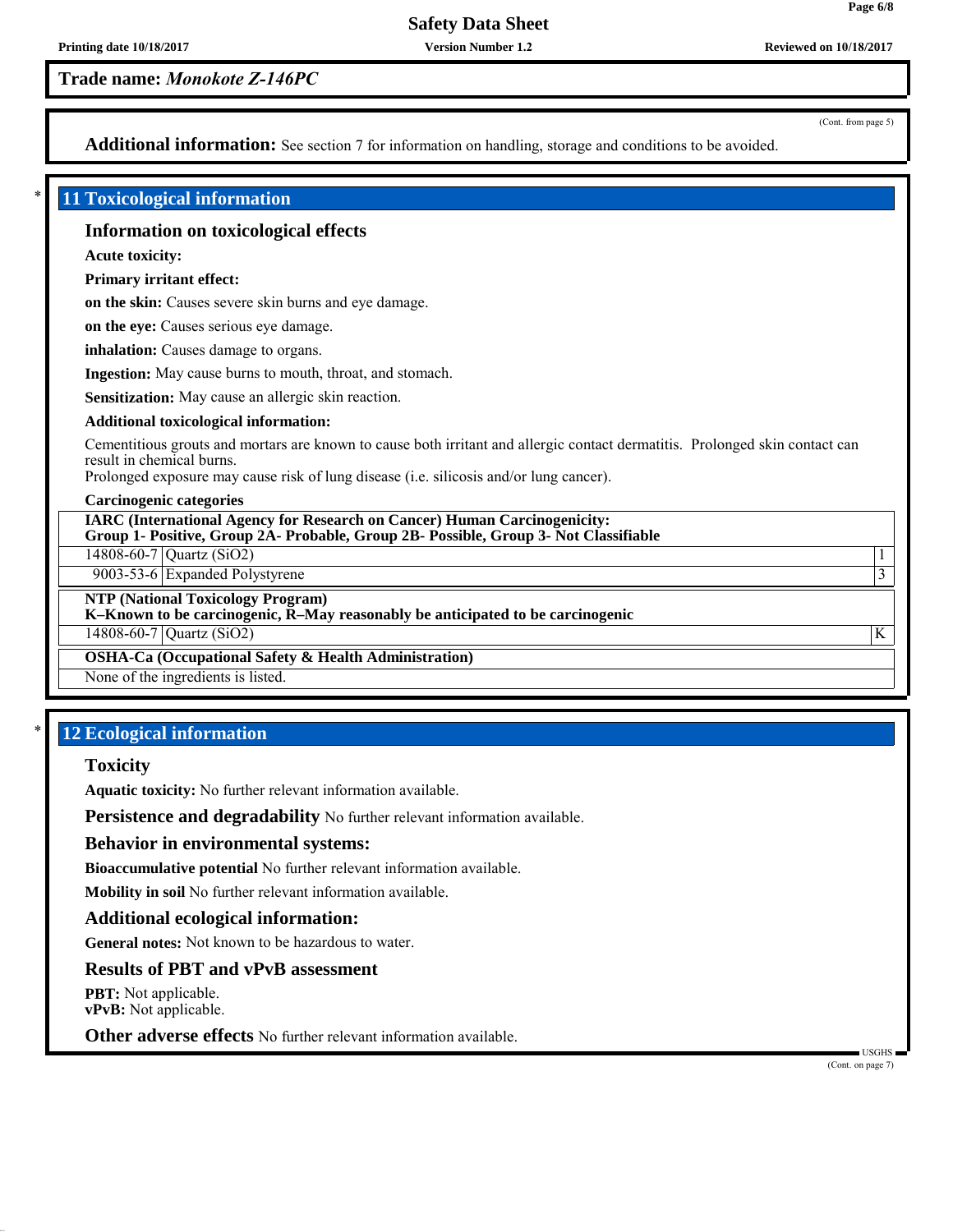## **Trade name:** *Monokote Z-146PC*

#### (Cont. from page 6)

**Page 7/8**

## **13 Disposal considerations**

#### **Disposal methods:**

Consult all regulations (federal, state, provincial, local) or a qualified waste disposal firm when characterizing product for disposal. Dispose of waste in accordance with all applicable regulations.

#### **Recommendation:**



Must not be disposed of together with household garbage. Do not allow product to reach sewage system.

## **Uncleaned packagings:**

**Recommendation:** Dispose of contents/container in accordance with local/regional/national/international regulations.

| <b>14 Transport information</b>                           |                                                                                                          |
|-----------------------------------------------------------|----------------------------------------------------------------------------------------------------------|
| <b>UN-Number</b><br>DOT, IMDG, IATA                       | Not applicable.                                                                                          |
| UN proper shipping name<br>DOT, IMDG, IATA                | Not applicable.                                                                                          |
| <b>Transport hazard class(es)</b>                         |                                                                                                          |
| DOT, IMDG, IATA<br><b>Class</b>                           | Not applicable.                                                                                          |
| <b>Packing group</b><br>DOT, IMDG, IATA                   | Not applicable.                                                                                          |
| <b>Environmental hazards:</b><br><b>Marine pollutant:</b> | N <sub>0</sub>                                                                                           |
| <b>Special precautions for user</b>                       | Not applicable.                                                                                          |
|                                                           | Transport/Additional information: Not classified as a dangerous good for transport by road, rail or air. |
| <b>DOT</b><br><b>Remarks:</b><br>Note:                    | Not Regulated.<br>Not Regulated for Canada TDG.                                                          |
| <b>UN</b> "Model Regulation":                             | Not applicable.                                                                                          |

## **15 Regulatory information**

| <b>SARA (Superfund Amendments and Reauthorization Act)</b>                                   |                                |
|----------------------------------------------------------------------------------------------|--------------------------------|
| Section 302/304 (extremely hazardous substances):                                            |                                |
| None of the ingredients is listed.                                                           |                                |
| Section 313 Reportable Ingredients (Chemicals present below reporting threshold are exempt): |                                |
| None of the ingredients is listed.                                                           |                                |
| <b>SARA Section 312/Tier I &amp; II Hazard Categories:</b>                                   |                                |
| Health Hazard - Carcinogenicity                                                              |                                |
| Health Hazard - Skin Corrosion or Irritation                                                 |                                |
| Health Hazard - Respiratory or Skin Sensitization                                            |                                |
| Health Hazard - Serious eye damage or eye irritation                                         |                                |
| Health Hazard - Specific target organ toxicity (single or repeated exposure)                 |                                |
|                                                                                              | (Cont. on page 8)<br>■ USGHS ■ |